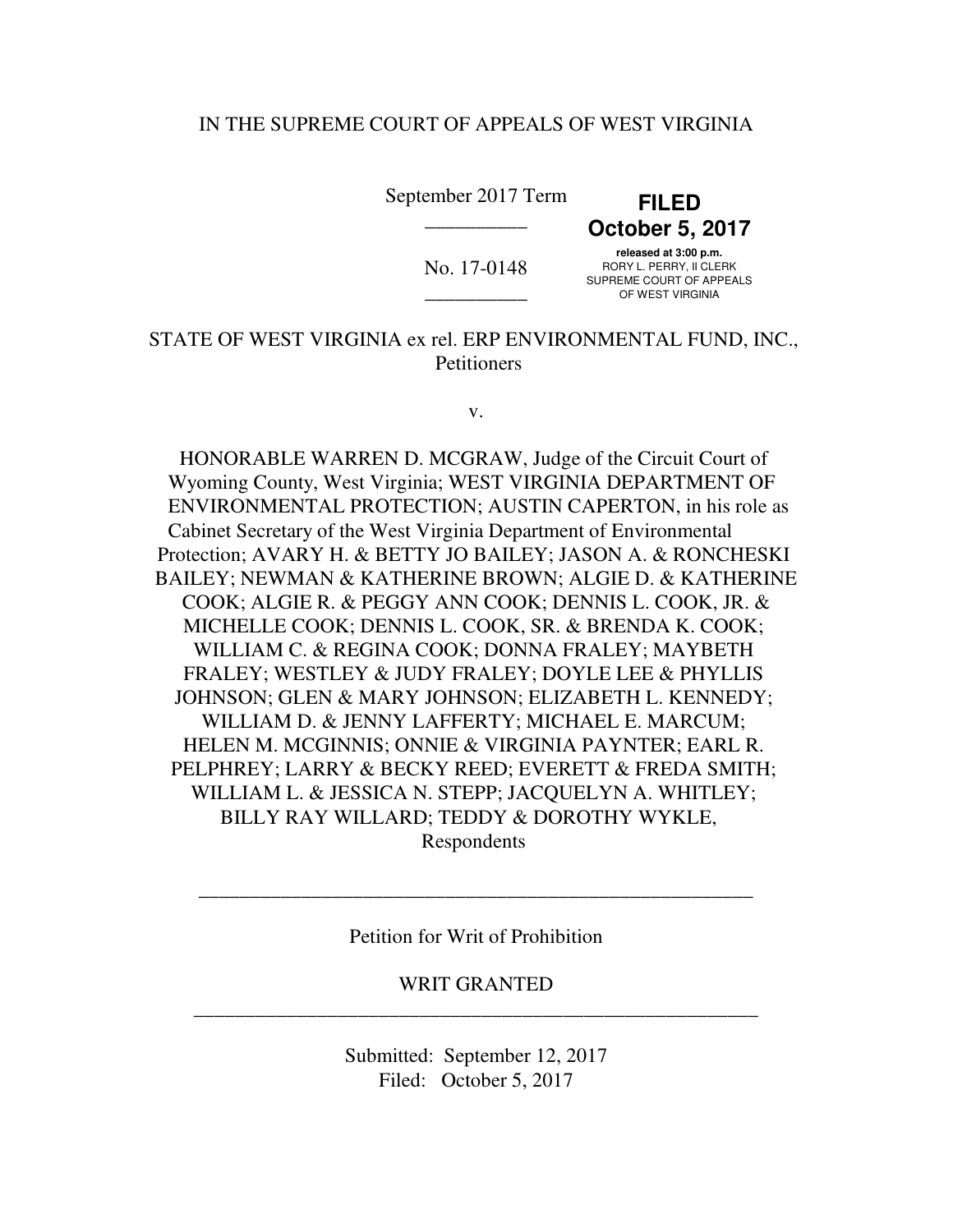Ancil G. Ramey, Esq. Steptoe & Johnson PLLC John J. Meadows, Esq. Peter J. Raupp, Esq. Devon J. Stewart, Esq. Steptoe & Johnson PLLC Charleston, West Virginia **Counsel for Petitioners** 

 Huntington, West Virginia Environmental Protection, Jason Wandling, Esq. West Virginia Department of Office of Legal Services Charleston, West Virgnia Counsel for DEP and Austin Caperton

> Charleston, West Virginia Counsel for Individual Respondents Kevin W. Thompson, Esq. David R. Barney, Jr., Esq. Thompson Barney

CHIEF JUSTICE LOUGHRY delivered the Opinion of the Court.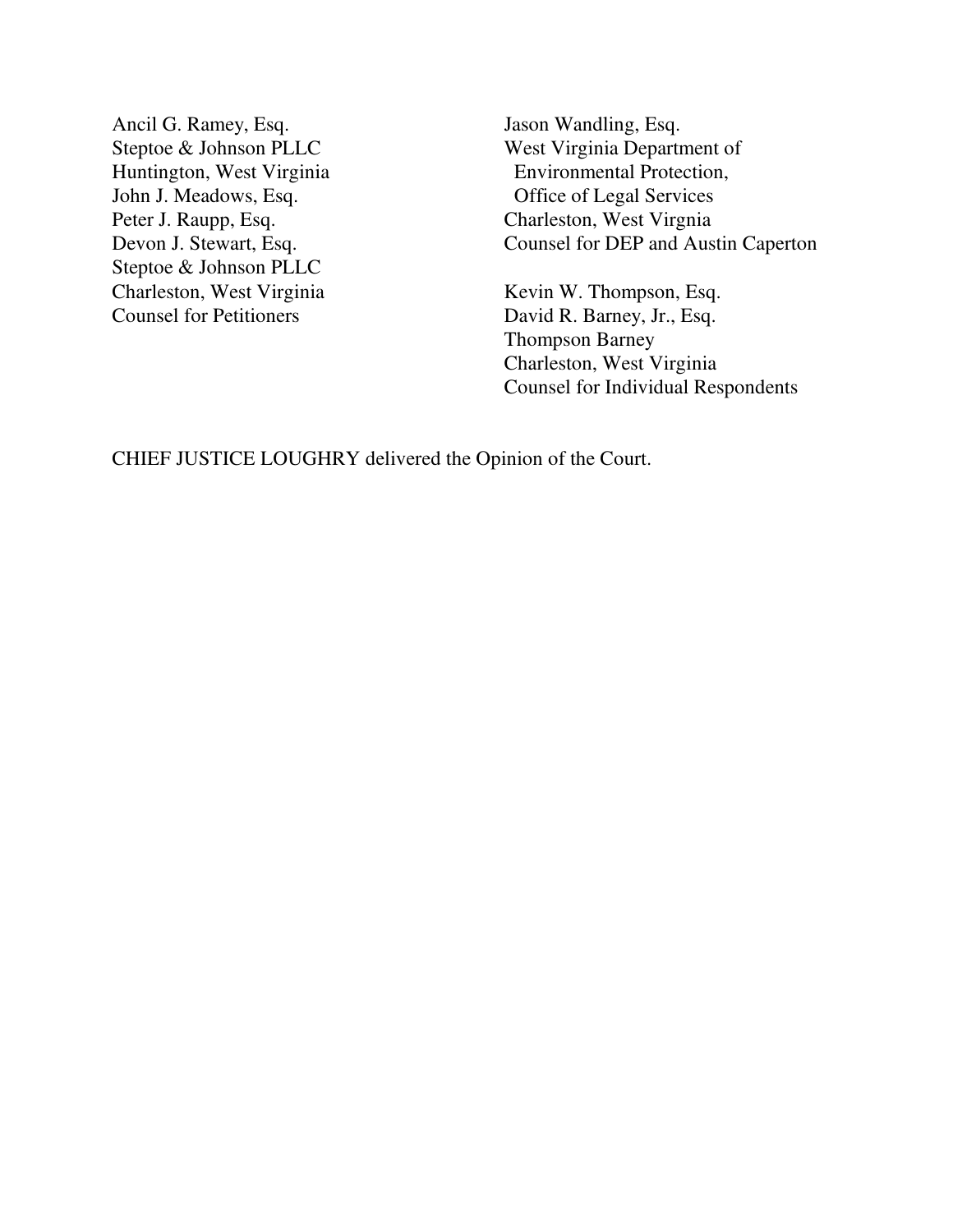#### **SYLLABUS**

 1. "A *de novo* standard of review applies to a circuit court's decision to grant or deny a writ of mandamus." Syl. Pt. 1, *Harrison Cty. Comm'n v. Harrison County Assessor*, 222 W.Va. 25, 658 S.E.2d 555 (2008).

 2. "Mandamus lies to require the discharge by a public officer of a nondiscretionary duty." Syl. Pt. 3, *State ex rel. Greenbrier Cty. Airport Auth. v. Hanna*, 151 W.Va. 479, 153 S.E.2d 284 (1967).

 3. A finding by the West Virginia Department of Environmental Protection of contamination, diminution, or interruption to an owner's water supply is a prerequisite to the issuance of any water replacement relief under the West Virginia Surface Coal Mining and Reclamation Act, West Virginia Code §§ 22-3-1 to -38 (2014 & Supp. 2017).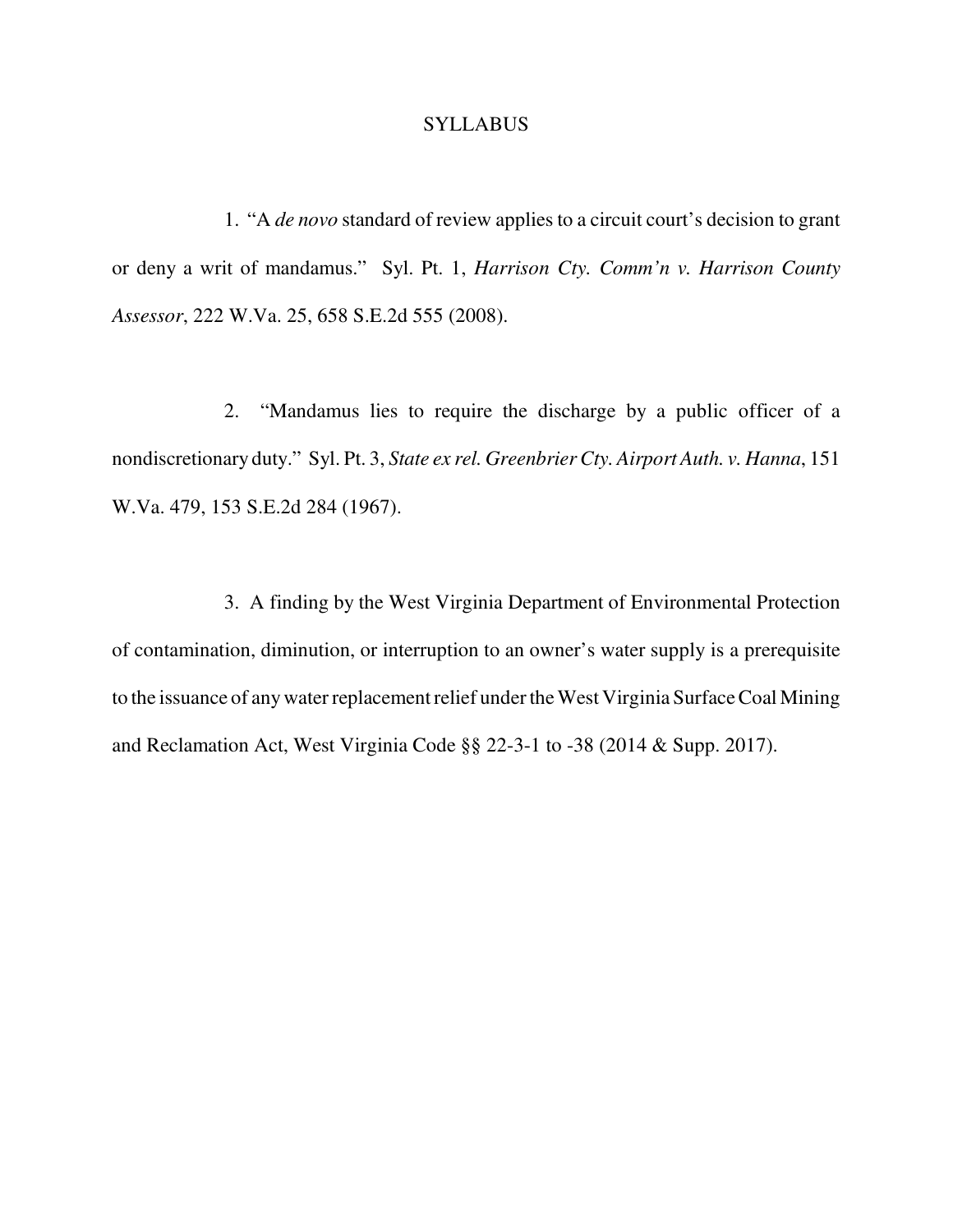LOUGHRY, Chief Justice:

 The ERP Environmental Fund, Inc. ("ERP") seeks a writ of prohibition in connection with the February 25, 2016, order of the Circuit Court of Wyoming County compelling the West Virginia Department of Environmental Protection ("DEP") to direct Eastern Associated Coal, LLC ("Eastern")<sup>1</sup> to provide emergency drinking water, temporary potable water, and ultimately permanent water replacement to the individually-named respondents (hereinafter referred to as the "Residents") pursuant to the provisions of the West Virginia Surface Coal Mining and Reclamation Act ("SMCRA").<sup>2</sup> As grounds for seeking relief, ERP argues that the circuit court's order is unenforceable due to both procedural and substantive infirmities.<sup>3</sup> Upon our careful review of this matter, we find that the circuit court lacked the authority to direct the DEP to obtain water replacement for the Residents on the record developed in this case. Accordingly, the writ of prohibition requested by ERP is hereby granted.

<sup>&</sup>lt;sup>1</sup>ERP is the current permit holder subject to the DEP's directives.

 2 *See* W.Va. Code §§ 22-3-1 to -38 (2014 & Supp. 2017). We use the acronym "SMCRA" to comport with its federal analogue, the Surface Mining Control and Reclamation Act. *See* 30 U.S.C. §§ 1201 to -1328 (2012).

 3 Specifically, ERP asserts that the Residents failed to exhaust their administrative remedies and failed to join an indispensable party to the underlying mandamus proceeding. Additional grounds raised by ERP include the absence of a non-discretionary act; the primary jurisdiction doctrine; improper venue; and a bankruptcy stay.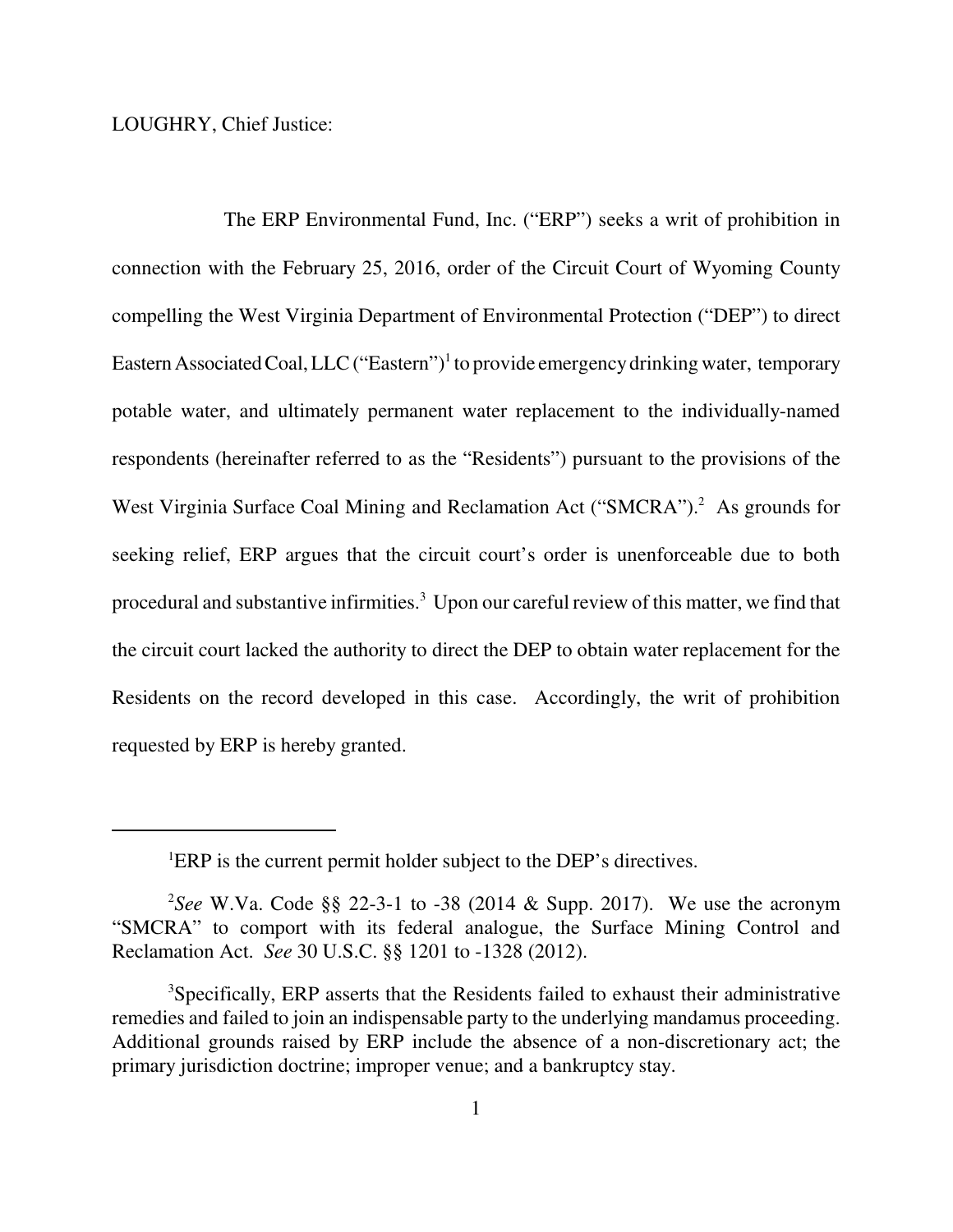# **I. Factual and Procedural Background**

 On November 4, 2011, the Residents filed an administrative claim with the DEP in connection with their allegation that a reclaimed water impoundment (the "Impoundment") on property subject to a permit held by  $Eastern<sup>4</sup>$  had contaminated their well water in violation of SMCRA.<sup>5</sup> After two years of investigating the complaint, DEP Environment Resource Specialist, III, Dustin C. Johnson authored a report dated April 4, 2013, stating:

> In conclusion, there is a lack of evidence that water emanating from the 0001983 permit is causing detrimental environmental damage to the hydrologic balance in which the alleged groundwater contaminated wells are located. The sampling results from outlet 013, as well as the DMRs, illustrate a history of compliance from this site.

 The Residents refiled their administrative claim with the DEP on April 13, 2013. On May 22, 2013, the DEP conducted a "fourth and final follow up to the original complaint" filed by the Residents in November 2011. As a result of that final inquiry, the DEP terminated the investigation of the Residents' complaint after finding no evidence that the permitted area–the Impoundment–was the contaminating source of the Residents' water supply. Opting not to appeal the final decision terminating their complaint,<sup>6</sup> the Residents

 4 *See supra* note 1.

 5 The claims were asserted under West Virginia Code §§ 22-3-24 to -25 (2014).

 6 *See* W.Va. Code § 22-3-17(e) (2014).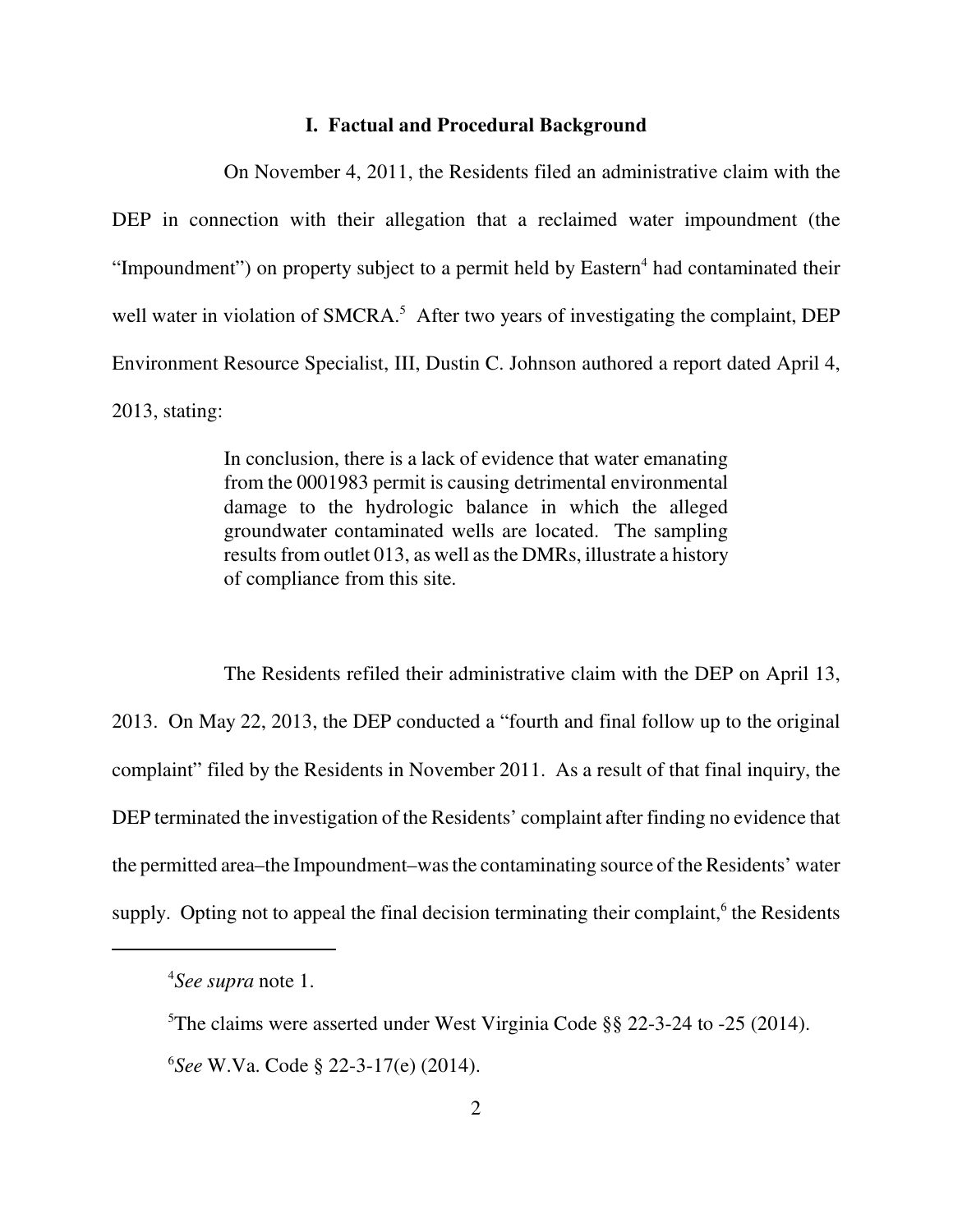chose instead to file yet another complaint with the DEP on May 22, 2015, in which they asserted the same facts as the earlier two administrative complaints.<sup>7</sup>

 On September 16, 2015, the Residents filed a mandamus action in the Circuit Court of Wyoming County through which they sought to require Eastern to provide emergency, temporary, and permanent water replacement pursuant to West Virginia Code  $\S$  22-3-24 (2014). The Residents named the DEP and its cabinet secretary<sup>8</sup> as respondents but did not include Eastern or ERP as respondents to the mandamus proceeding.<sup>9</sup>

On December 2, 2015, the circuit court held an evidentiary hearing on the

Residents' mandamus petition. Neither Eastern nor ERP participated in the hearing.<sup>10</sup> Through its ruling issued on February 25, 2016, the circuit court directed the DEP to "require Eastern to provide emergencywater and temporarywater replacement to Petitioners

 $T$ The record before us does not indicate the status of that complaint.

<sup>&</sup>lt;sup>8</sup>Randy Huffman was named as the DEP Cabinet Secretary; that position is now held by Austin Caperton.

<sup>&</sup>lt;sup>9</sup>The reason for the non-inclusion of Eastern was the pending bankruptcy proceeding that involved Eastern and its parent company Patriot Coal Corporation that was filed on May 12, 2015. *See In re: Patriot Coal Corp. et al.*, Case No. 15-32450 (E.D. Bankr. E.D. Va.).

 $10$ Counsel for the Residents emailed a copy of the mandamus petition and the order setting the evidentiary hearing to counsel for Eastern/ERP on October 15, 2015. Counsel for Eastern/ERP attended the December 2, 2015, hearing but did not intervene or otherwise participate in the proceeding.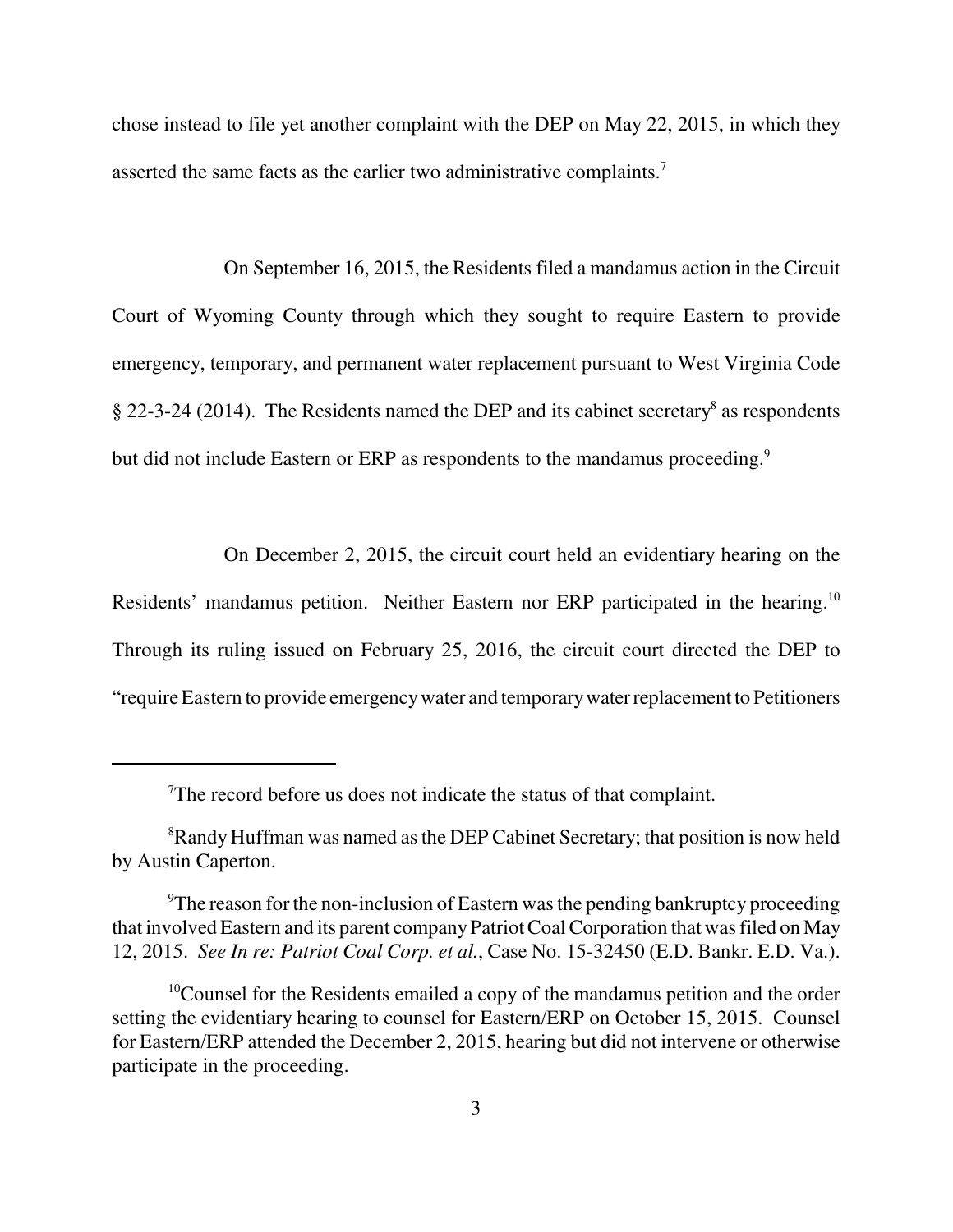[Residents] until such time as Eastern can establish a permanent water supply for them." In making its ruling, the circuit court discarded the testimony and findings of the DEP's witness, Dustin C. Johnson, preferring instead to rely on the testimony of the Residents' expert witness, D. Scott Simonton.<sup>11</sup> Citing Dr. Simonton's opinion that "the presence of the hydrogen sulfide gas is an indicator of Eastern's mining impact on Petitioners' [Residents'] water sources, even though the level of sulfate concentration may not have exceeded any applicable standard," the circuit court *sua sponte* determined that the Residents' "evidence of contamination demonstrates that Eastern's mining operations impacted their sources of water."

 In compliance with the circuit court's directive to secure water replacement for the Residents, the DEP issued two water replacement orders<sup>12</sup> to Eastern under authority of West Virginia Code  $\S 22$ -3-24 and tendered the orders to ERP for compliance purposes.<sup>13</sup> As a non-party to the mandamus action, ERP struggled to identify the forum in which to challenge these orders–orders that were not even issued against  $ERP<sup>14</sup>$ –which involved the

 $11$ Dr. Simonton is an environmental engineering professor at Marshall University. As a non-party to the mandamus proceeding, ERP lacked the opportunity to challenge Dr. Simonton's expertise to testify and to cross-examine him with regard to his findings.

 $12$ Those orders were issued on March 4 and 25, 2016.

 <sup>13</sup>*See supra* note 1.

 $14$ When a third water replacement order was issued on October 16, 2016, ERP was finally identified as the permit holder.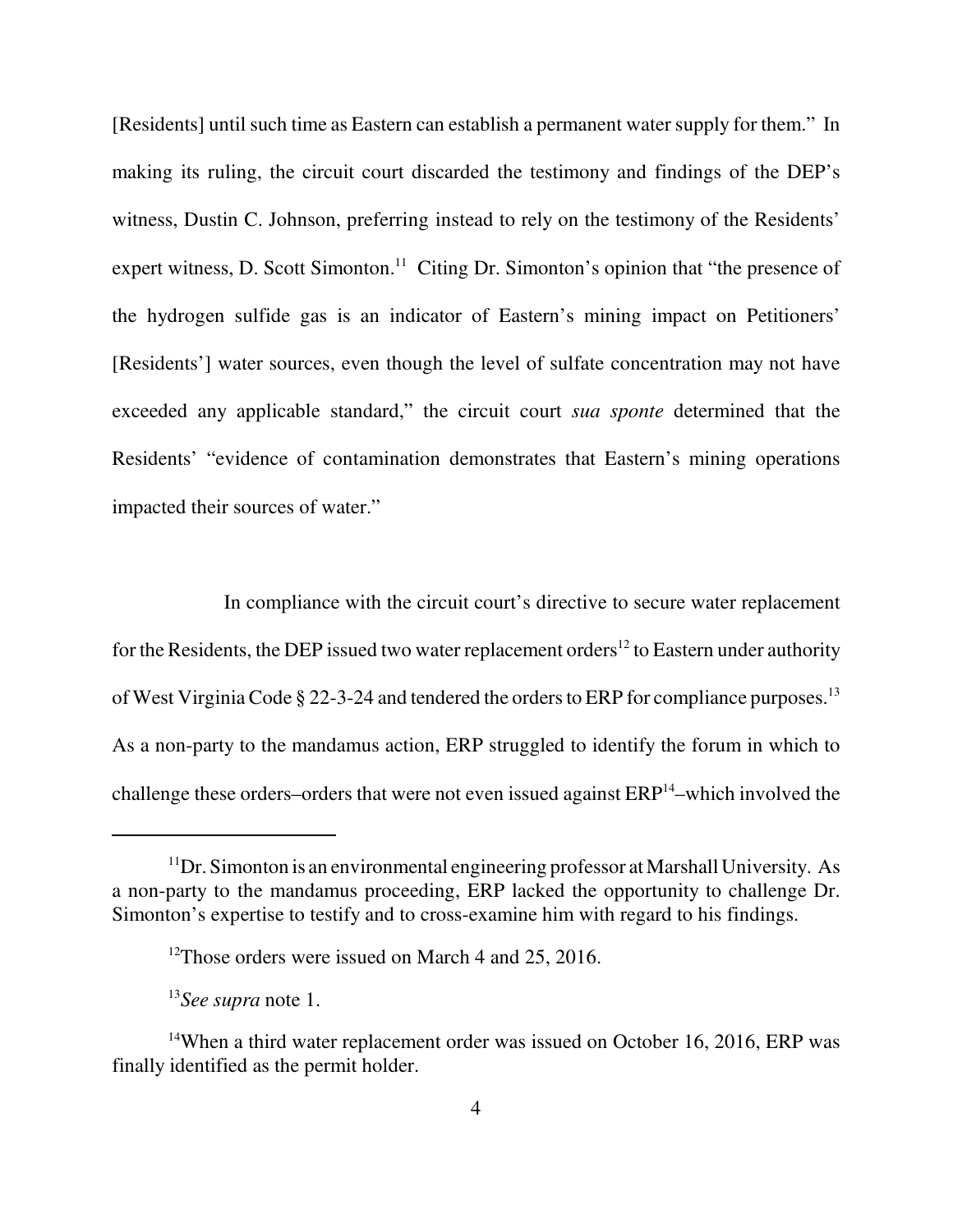expenditure of significant financial resources.<sup>15</sup> Seeking to resolve this matter in the administrative setting in which it was initiated, ERP filed an appeal with the West Virginia Surface Mine Board (the "Board") requesting that the Board vacate the DEP orders. As grounds for its request for relief from the Board, ERP asserted that the circuit court's order "was both unlawful and directly contrary to the WVDEP's prior investigations."

 During a June 16, 2016, hearing before the Board, the DEP provided testimony concerning its decision to terminate the Residents' complaint. Dustin Johnson explained: "I didn't find anyevidence that anymining–anypermitted mining impact was contaminating the groundwater regime in this area." He opined further that "[s]ulfates are generally used by us in [sic] an indication that there has been some mining contamination if you have highly elevated sulfates." Here, the "sulfates were particularly low in most well samples, indicating verylittle influence from mine drainage." While acknowledging that "ERP has a compelling argument that cannot be overlooked" with regard to a denial of due process or lack of jurisdiction, the Board concluded that it lacked "the power to review a decision [issued] by a circuit court." Following the Board's dismissal of the appeal, ERP petitioned this Court for a writ of prohibition.

<sup>&</sup>lt;sup>15</sup>In its Notice of Appeal filed with the West Virginia Surface Mine Board, ERP represented those costs to include \$26,000 per month for delivery services to twenty-six residential locations and a one-time equipment cost for the purchase and installation of twenty-six 1,100 gallon water tanks at \$4,000 per tank. The final phase that would require permanent water replacement was estimated to cost approximately \$7,000,000.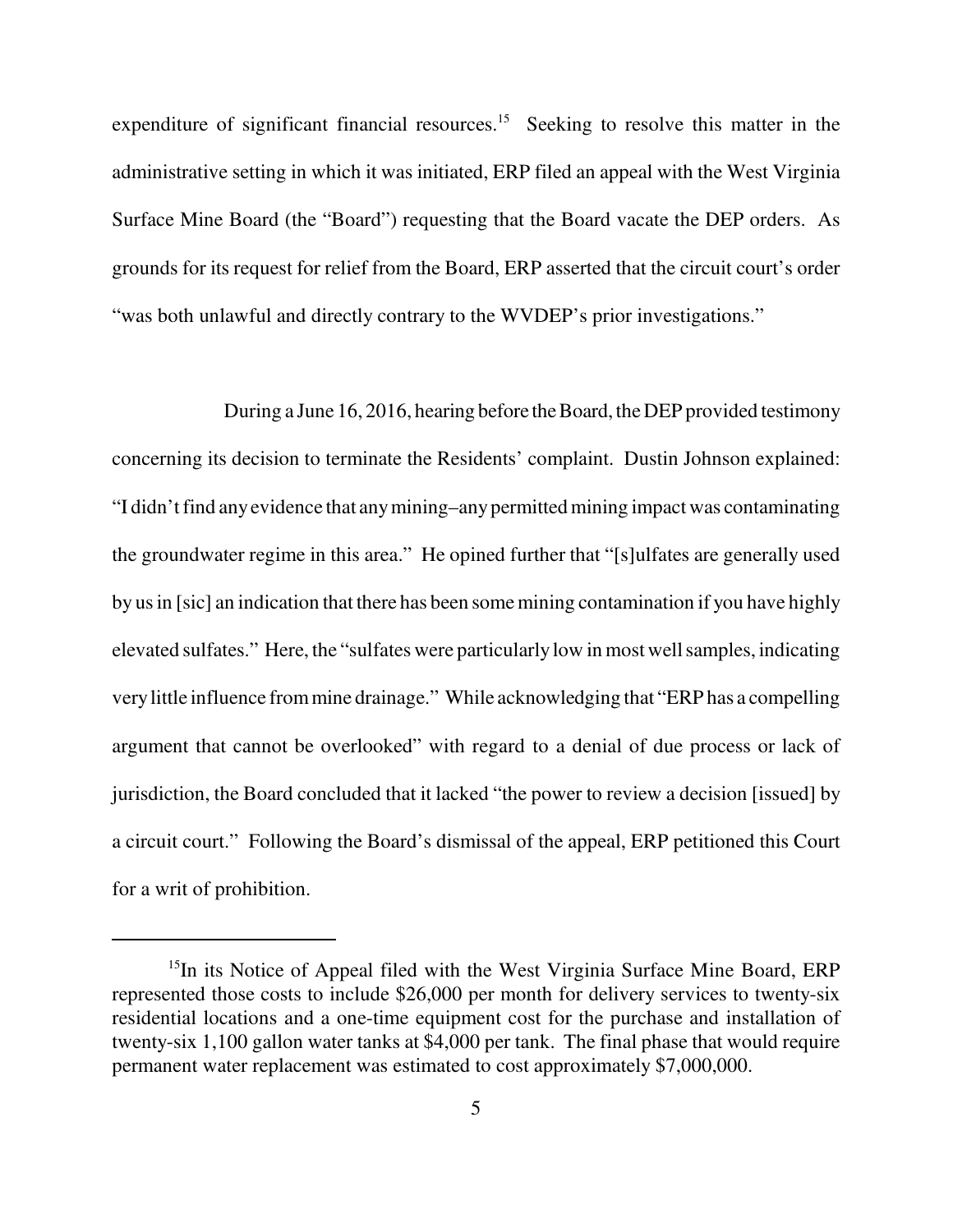# **II. Standard of Review**

 As this Court pronounced in syllabus point one of *Harrison County Commission v. Harrison County Assessor*, 222 W.Va. 25, 658 S.E.2d 555 (2008), "[a] *de novo* standard of review applies to a circuit court's decision to grant or deny a writ of mandamus." In conducting this plenary review, our task is to consider "whether the legal prerequisites for mandamus relief are present." *State ex rel. Cooper v. Caperton*, 196 W.Va. 208, 214, 470 S.E.2d 162, 168 (1996). In this case, our review is subject to the principle that "[m]andamus lies to require the discharge by a public officer of a nondiscretionary duty." Syl. Pt. 3, *State ex rel. Greenbrier Cty. Airport Auth. v. Hanna*, 151 W.Va. 479, 153 S.E.2d 284 (1967). Bearing these precepts in mind, we now consider whether the circuit court's issuance of a writ of mandamus was proper.

# **III. Discussion**

 As a starting point to our review of the circuit court's award of replacement water to the Residents, we observe that this type of extraordinary relief is governed by the following requirements: "To invoke mandamus the relator must show (1) a clear right to the relief sought; (2) a legal duty on the part of the respondent to do the thing relator seeks; and (3) the absence of another adequate remedy." Syl. Pt. 2, *Myers v. Barte*, 167 W.Va. 194, 279 S.E.2d 406 (1981). As evidence of their entitlement to the relief granted by the circuit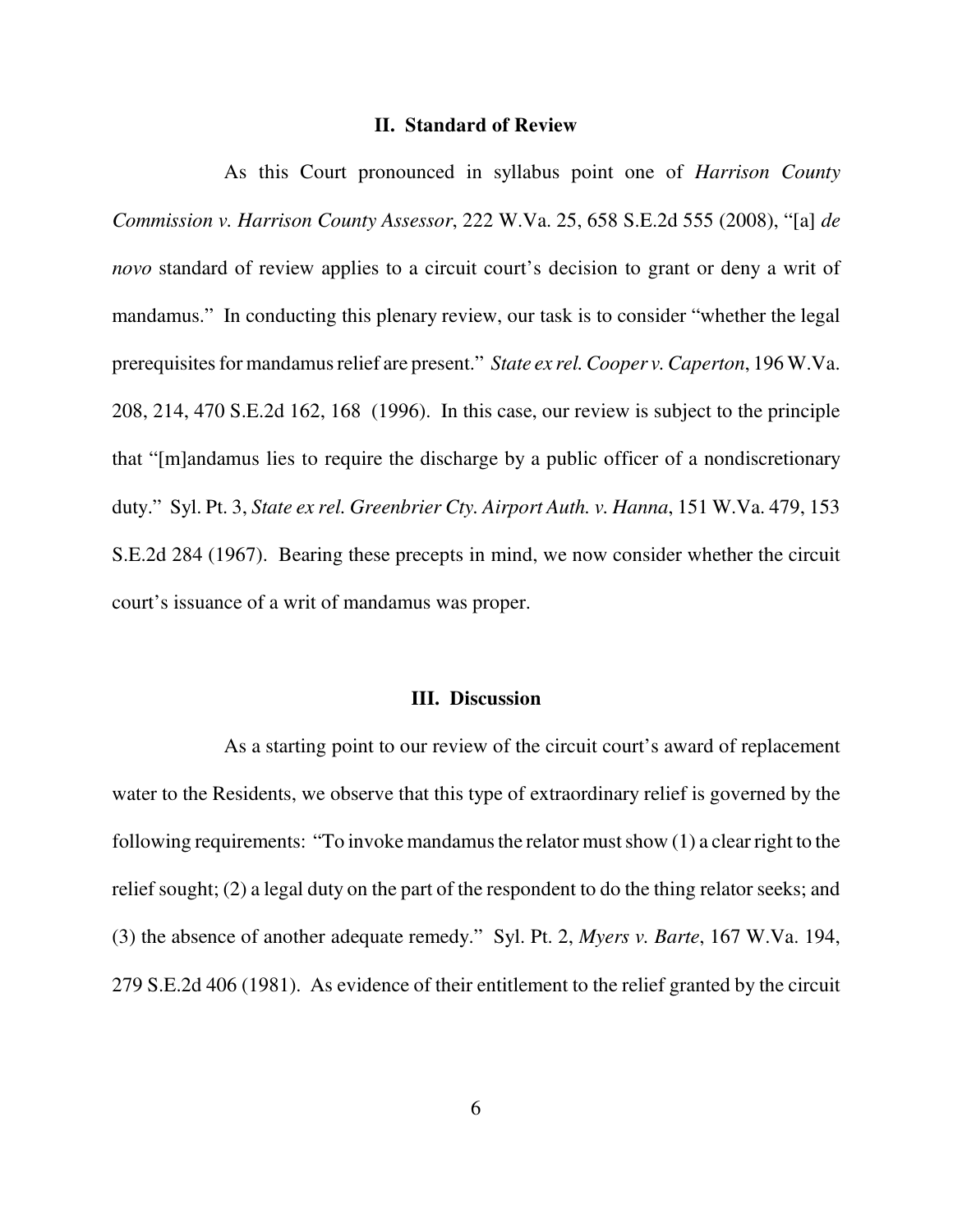court, the Residents point to their right as citizens to enforce the provisions of SMCRA. *See*  W.Va. Code § 22-3-25 (2014).

 The Legislature clearly has authorized the bringing of citizen suits to compel compliance with SMCRA. Under West Virginia Code § 22-3-25, "any person having an interest which is or may be adversely affected may commence a civil action in the circuit court of the county to which the surface-mining operation is located . . . ." Such a suit may be instituted "[a]gainst the director, division, surface mine board or appropriate division employees, . . . *where there is an alleged failure of the above to perform any act or duty under this article which is not discretionary*." *Id.* at § 22-3-25(a)(2) (emphasis supplied).

 In their attempt to identify a non-discretionary duty that was not performed in this matter, the Residents reference the mandatory duty for the DEP director under West Virginia Code § 22-3-17 (2014) to "cause a notice of violation to be served upon the operator or operator's authorized agent" for non-compliance with any of the requirements of SMCRA, its legislative rules, or specified permit conditions. The Residents alleged that Eastern violated the provision of SMCRA that required it to "[m]inimize the disturbances to the prevailing hydrologic balance at the mine site and in associated off-site areas." W.Va. Code  $\S 22-3-13(b)(10)$ ; W.Va. C.S.R.  $\S 38-2-14.5$ . Given that the DEP director is statutorily required to act in the instance of non-compliance with SMCRA, the Residents submit that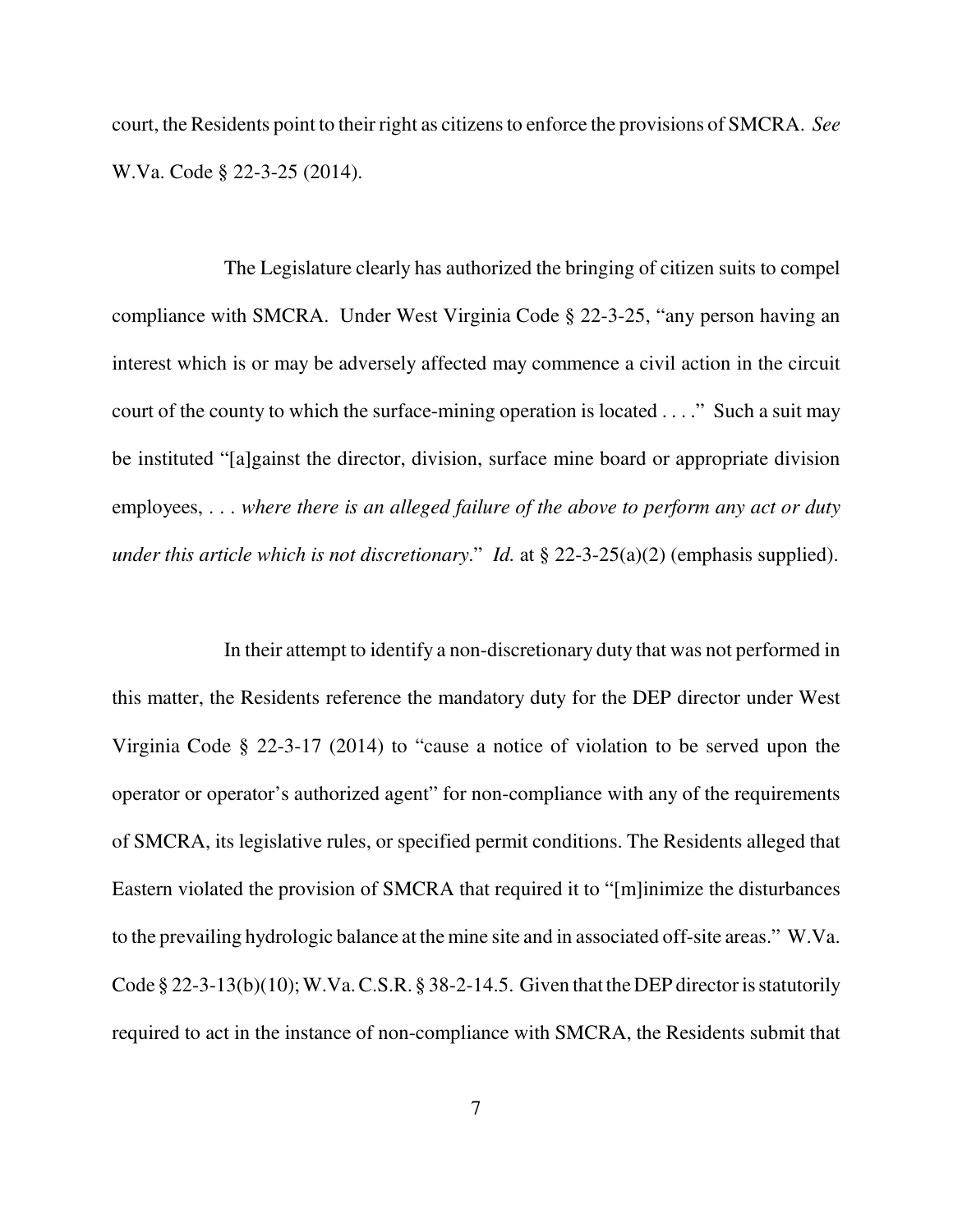DEP's non-issuance of a violation notice constitutes the requisite non-discretionary act to warrant mandamus relief.

 What the Residents overlook in their zeal to locate the necessary unfulfilled duty by the DEP is the discretion necessarily imposed upon the DEP to determine in the first instance whether there has been a violation of SMCRA, the supporting regulations, or a permit. When the Residents filed their administrative complaint pursuant to SMCRA in 2011, the DEP undertook an investigation to determine whether the Impoundment was the source of the alleged groundwater issues. At the end of that investigation, which included ground water sampling and site visitation, DEP specialist Dustin Johnson determined that the Impoundment was not "contaminating the groundwater regime in this area." Based on the specific results obtained from the water testing, the DEP terminated the complaint after determining that the permitted area was not the source of the Residents' water issues.<sup>16</sup>

In its order granting relief, the trial court included the following finding:

 According to Mr. Johnson, there was nothing to connect the exceedances to a violation. Mr. Johnson explained that, after consulting with inspectors and others, he believed that the abandoned slate dump adjacent to Eastern's impoundment was the cause of the water standard exceedances, not anything

<sup>&</sup>lt;sup>16</sup>In his April 4, 2013, report, Mr. Johnson acknowledged a possible source of the water contamination was the "un-reclaimed pre-SMCRA refuse dump located to the east of the impoundment."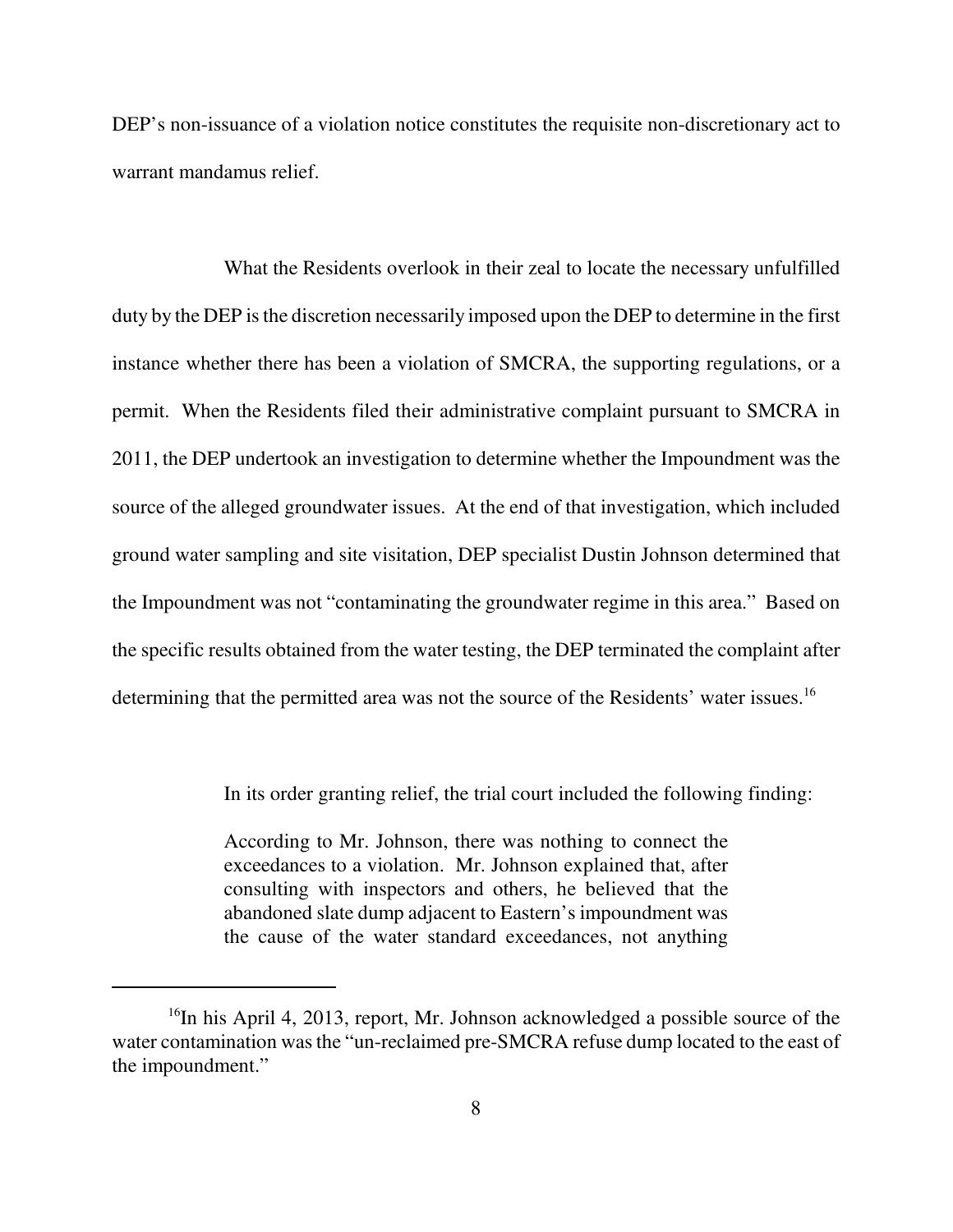related to Eastern's permit, including the impoundment. Mr. Johnson also did not believe there was any evidence of seepage from the impoundment which would contaminate the Petitioners' [Residents'] well water.

 Discarding the legislative authority expressly reposed in the DEP to reach this conclusion, the trial court decided that the DEP's decision to terminate the Residents' complaint was made "in complete abrogation of all of the scientific evidence uncovered by the sampling and testing events conducted in the area."

 The right to institute a citizens suit under SMCRA for water replacement is premised upon a finding that the citizens' water supply "has been affected by contamination, diminution or interruption proximately caused by the surface mining operation." W.Va. Code § 22-3-24(b); *see* W.Va. Code § 22-3-24(e). In this case, the predicate finding by the DEP of contamination specifically linked to the permitted area is missing. Absent a finding of contamination by DEP, there is no statutory basis for the issuance of a notice of violation. *See* W.Va. Code § 22-3-17. Only if the DEP had failed to issue a notice of violation in the face of unmistakable evidence of water contamination associated with the Impoundment, could the Residents succeed on their theory that the DEP failed to perform a non- discretionary duty under SMCRA. *See id.* But, as the record makes clear, that was not the case here.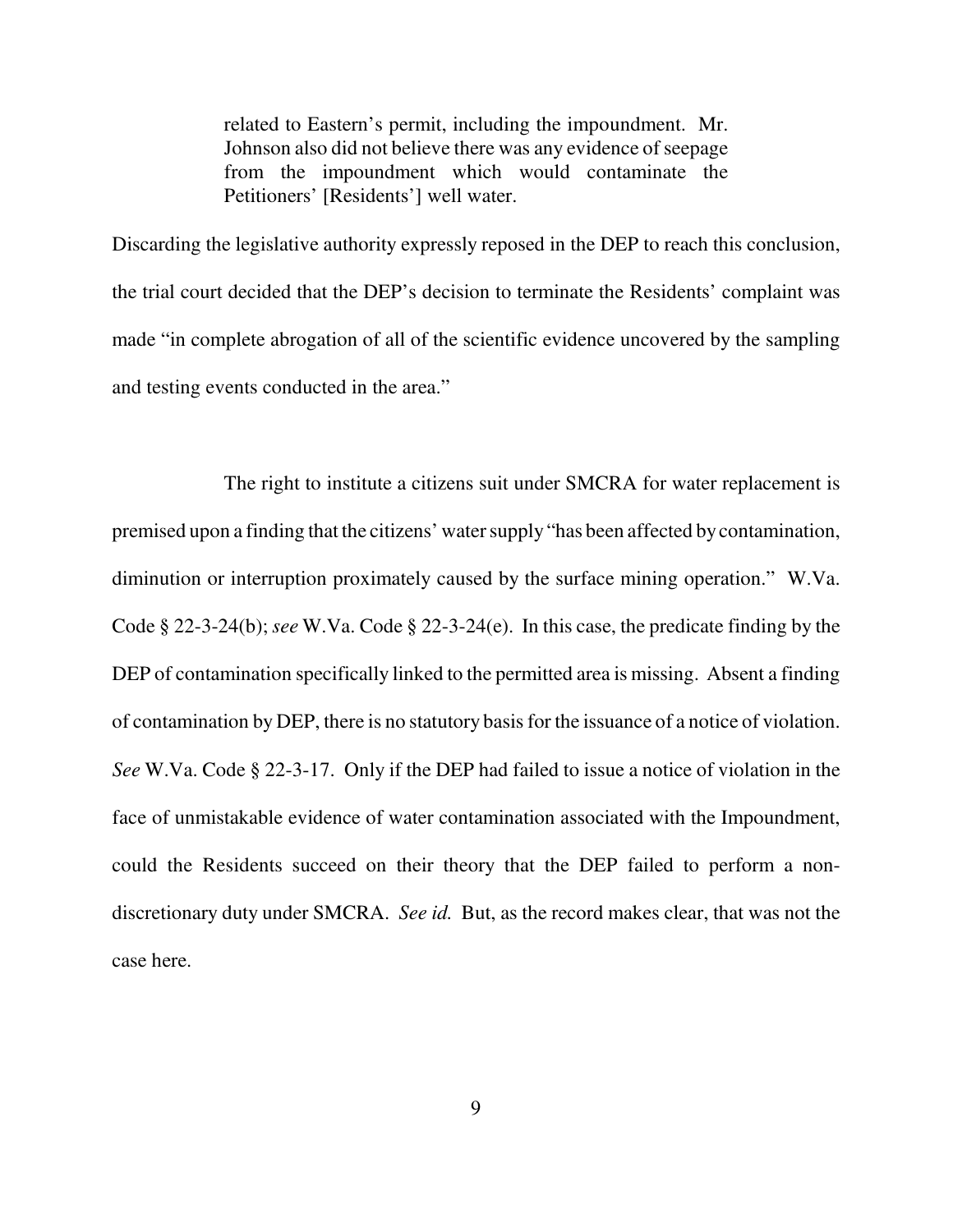Citing the testimony of the Residents and their expert witness, the circuit court supplanted the DEP's finding of no contamination with its diametric conclusion: "In this case, Petitioners' [Residents'] evidence of contamination demonstrates that Eastern's permitted mining operations impacted their sources of water. The contamination emanating from Eastern's permitted impoundment negatively impacted Petitioners' ability to use their well water safely for domestic purpose." Sidestepping the issue raised by the DEP at the mandamus proceeding with regard to the Residents being unable to demonstrate "a clear and indisputable right to the issuance of the writ,"<sup>17</sup> the circuit court simply declared that the Residents' right to water replacement is clear under SMCRA "if there is evidence that the permitted mine contaminated their groundwater." And then the circuit court proceeded to create the predicate finding of contamination by cherry picking from the evidence adduced in this case.

 Our reading of the legislative scheme at issue makes clear that a finding by the DEP of contamination, diminution, or interruption to an owner's water supply is a

 $17$ Despite its clear objections to the Residents' entitlement to mandamus relief during the proceedings below, the DEP fully complied with the circuit court's mandamus directives. When questioned during oral argument, the DEP stated that the agency's position regarding the lack of contamination from the permitted area has never changed. Accordingly, we find the DEP's decision to support the Residents' position on appeal rather puzzling. It is one thing to respect a circuit court's ruling, but quite another to adopt a wholly inconsistent position. And, given the DEP's unwavering position with regard to the lack of a SMCRA violation, this course change is not only baffling but suggests an abrogation of the agency's duties to enforce the laws of this state.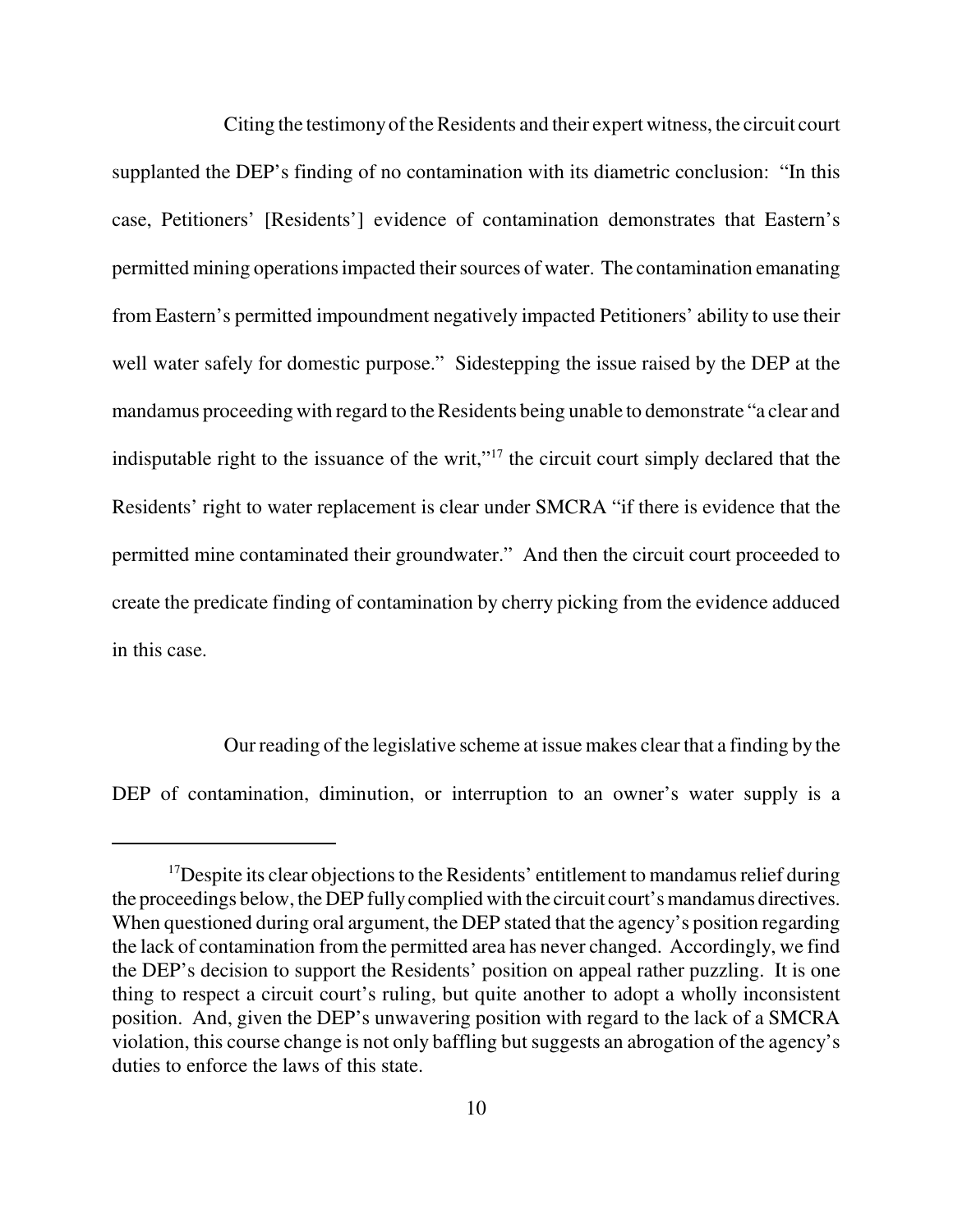prerequisite to the issuance of any water replacement relief under SMCRA.18 *See* W.Va. Code § 22-3-24.<sup>19</sup> Not only did the circuit court lack the authority to supply the requisite finding of water contamination necessary to grant any water replacement relief under SMCRA but it further lacked the authority to grant relief in mandamus predicated on the DEP's failure to perform a non-discretionary duty. As discussed above, the DEP had a duty to issue a notice of violation only upon its finding of a specific violation of SMCRA. *See*  W.Va. Code § 22-3-17. But as the record reveals, the DEP never found any evidence that SMCRA had been violated by Eastern, as alleged in the Residents' complaint. *See supra*  note 17.

 The petitioners have amply demonstrated that the prerequisites for mandamus relief are not present in this case. As the submitted record makes evident, the DEP did not fail to perform a non-discretionary duty. *See Hanna*, 151 W.Va. 479, 153 S.E.2d 284, syl. pt. 3. Absent that critical element, the circuit court lacked the authority to direct the DEP

 $18$ While the enforcement of SMCRA's water replacement rights is permitted in circuit court, we find no basis for concluding that the Legislature authorized the circuit court to usurp the DEP's authority with regard to making the pivotal finding of "contamination, diminution or interruption to an owner's water supply." W.Va. Code §22-3-24 (b), (c). The integral involvement of the DEP both with regard to making that necessary initial finding and then with regard to overseeing the water replacement supply during the two-year period prescribed by statute is clear. *See, e.g.,* W.Va. Code § 22-3-24(h) (discussing DEP director's authority regarding discontinuation of water replacement service).

<sup>&</sup>lt;sup>19</sup>The statute goes so far as to create a rebuttable presumption of causation upon a DEP inspector's finding of contamination in certain instances. *See* W.Va. Code § 22-3  $24(c)$ .